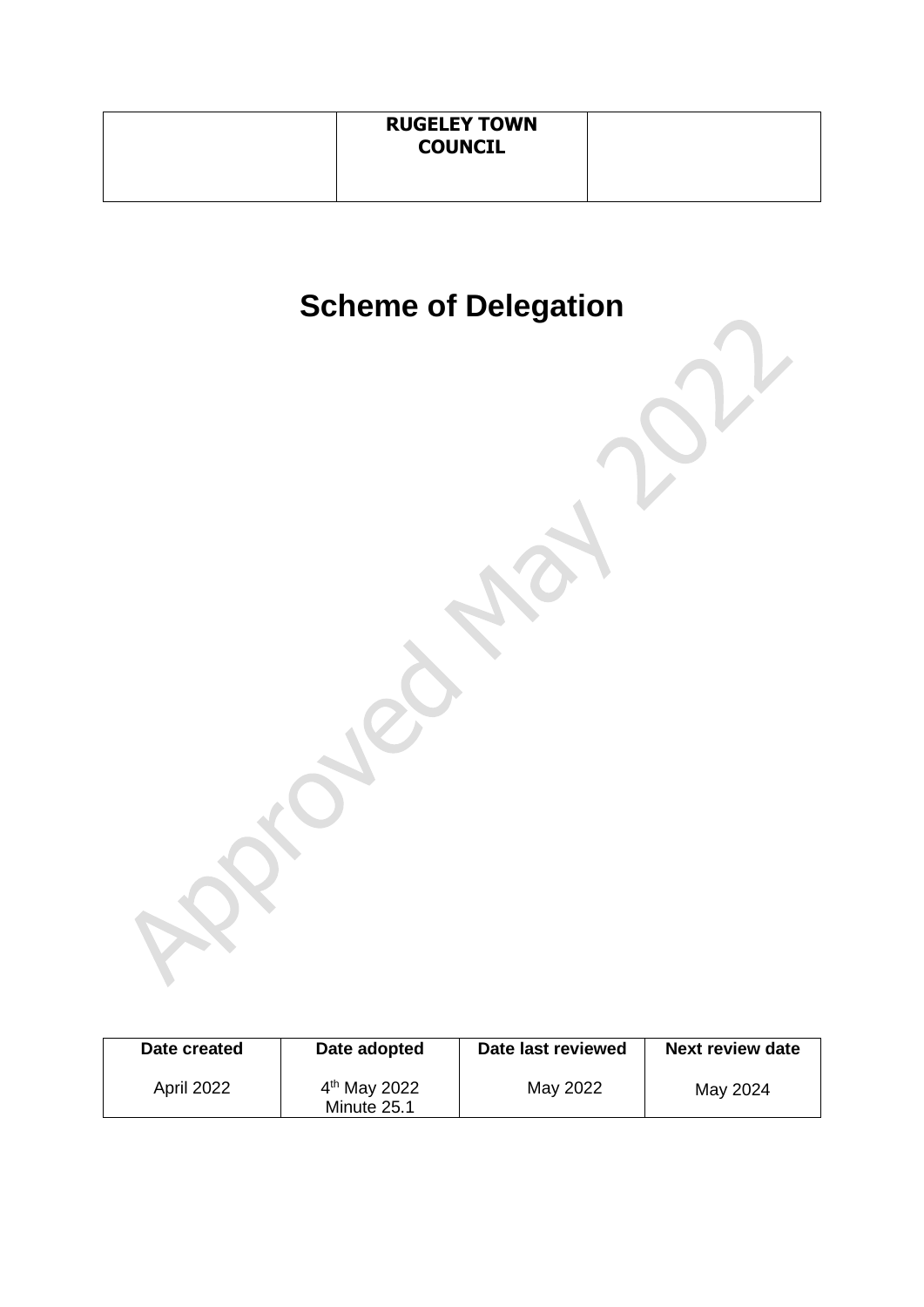# 1. **Scheme of Delegation**

- 1.1 In accordance with the powers conferred upon it by s101 (1), (5) and (6) of the Local Government Act 1972, Rugeley Town Council has arranged for certain functions to be discharged by its committees, the Town Clerk and the Responsible Financial Officer.
- 1.2 This Scheme of Delegation authorises the Proper Officer of Rugeley Town Council (the Town Clerk), the Responsible Financial Officer (RFO) and Standing Committees to act with delegated authority in the specific circumstances detailed. It will be reviewed annually at the Annual Town Council Meeting.

#### 2. **Matters Reserved to the Full Council**

- 2.1 The following matters are reserved matters for the Council to decide, notwithstanding that the appropriate Committee(s) may make recommendations thereon for the Councils consideration:
	- Setting the Town Precept and adopting the Budget
	- Borrowing money.
	- Approval of the Council's Annual Accounts and the Annual Return.
	- Making, amending or revoking Standing Orders, Financial Regulations or this Scheme of Delegation.
	- Making, amending or revoking by-laws.
	- Making of orders under any statutory powers.
	- Approval and adoption of matters of principle or policy, including Strategy and Action Plan
	- The appointment of the Town Clerk
	- Nomination and appointment of representatives of the Council to any other authority, organisation or outside body (excluding conferences, events or meetings)
	- Noting all the minutes approved by the Committees
	- Approval of application of the Local Council Award Scheme
	- Any proposed undertakings committing council expenditure above £10,000
	- Responses to legislative and other allied consultations excluding those dealt with by the Planning Committee
	- Prosecution or defence on a Court of Law other than Employment Tribunal
	- Nomination or appointment of representatives of the Council at any inquiry on matters affecting the Town, excluding those matters specific to a Committee.
	- Decisions to adopt the General Power of Competence.
	- The adoption of a Neighbourhood Plan.

# 3. **Responsible Financial Officer**

3.1 The Responsible Financial Officer (RFO) shall be responsible for the Town Councils accounting procedures in accordance with the Accounts and Audit Regulations in force at any given time.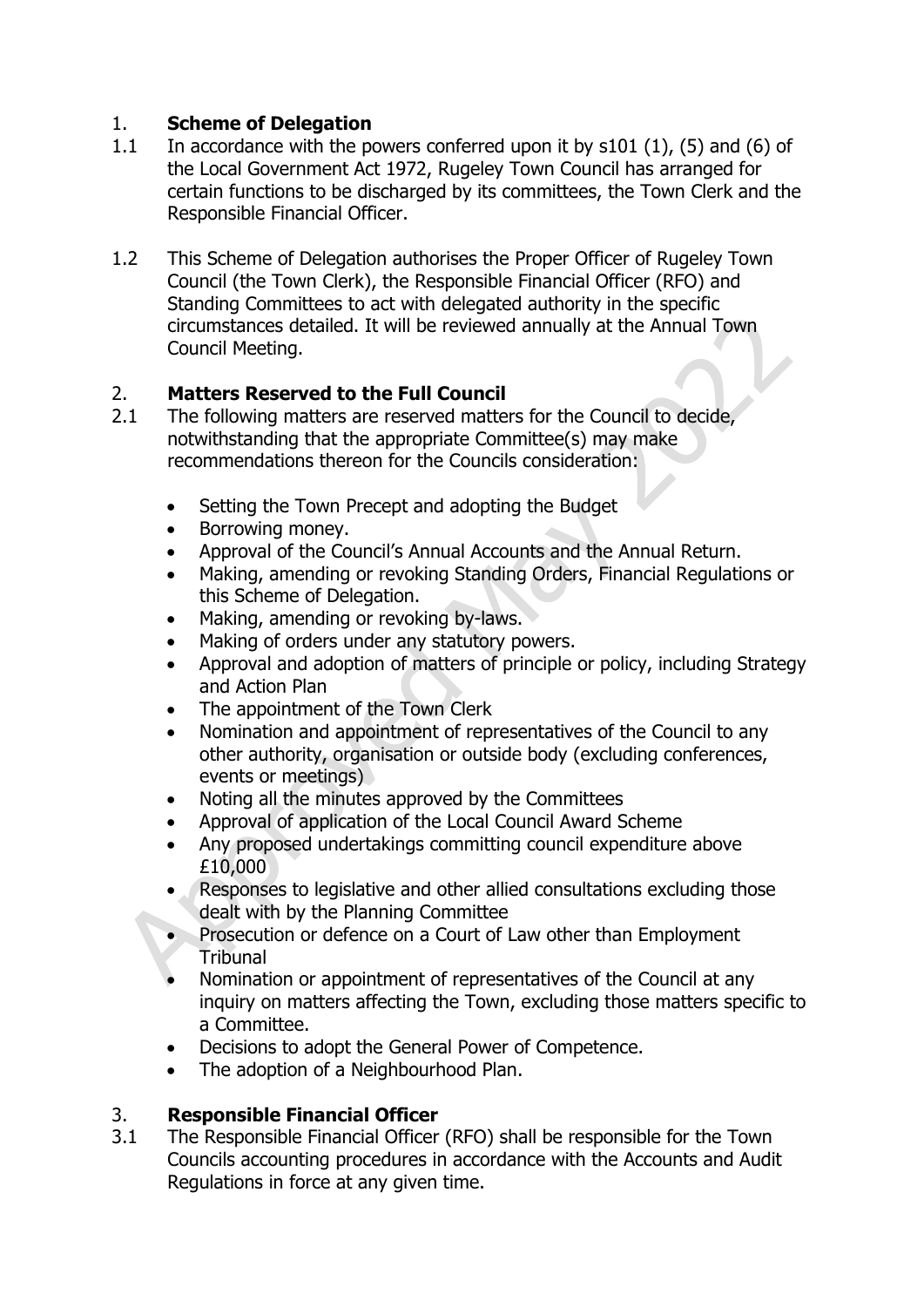### 4. **Proper Officer**

- 4.1 The Town Clerk shall be the Proper Office of the Council and as such shall be specifically authorised to:
	- Receive declarations of acceptance of office.
	- Receive Members' Registers of Interest.
	- Receive and record notices disclosing personal and prejudicial interests.
	- Receive and retain plans and documents.
	- Sign notices or other documents on behalf of the Council.
	- Receive copies of By-laws made by a Principal local authority.
	- Certify copies of By-laws made by the Town Council.
	- Prepare agendas, consulting with Chairman of Council or Committee (as appropriate) wherever possible before distribution.
	- Sign summons to attend meetings of the Council.
- 4.2 In addition, the Town Clerk has the delegated authority to undertake the following matters on behalf of the Council:
	- Day to day administration of services, together with routine inspection and control.
	- Day to day supervision and control of any staff employed by the Council including agency.
	- Authorisation of routine recurring expenditure within the agreed budget
	- Authorisation of expenditure on emergency works up to a maximum of £500 within the agreed budget
	- Respond to requests made under the Freedom of Information/Environmental Information Regulations legislation.
	- Arrange and call all meetings of the Council and its Committees
	- Authorisation to call extra meetings of any Committee as necessary, having consulted with the Chairman of the Council and/or the Chairman of the appropriate Committee.
	- Authorisation to respond to any correspondence, requiring or requesting information or relating to previous decisions of the Council, but not correspondence requiring an opinion to be taken by the Council or its Committees.
	- Communication with media.
	- Administration of website and Facebook
- 4.3 Delegated actions of the Proper Officer shall be in accordance with Standing Orders, Financial Regulations, and this Scheme of Delegation and in line with directions given by the Council from time to time.

# 5. **Position of Chair of the Council**

5.1 The Council will appoint a Chair at the Annual Meeting of the Council. Since no individual member may act alone in an executive capacity, the Town Clerk